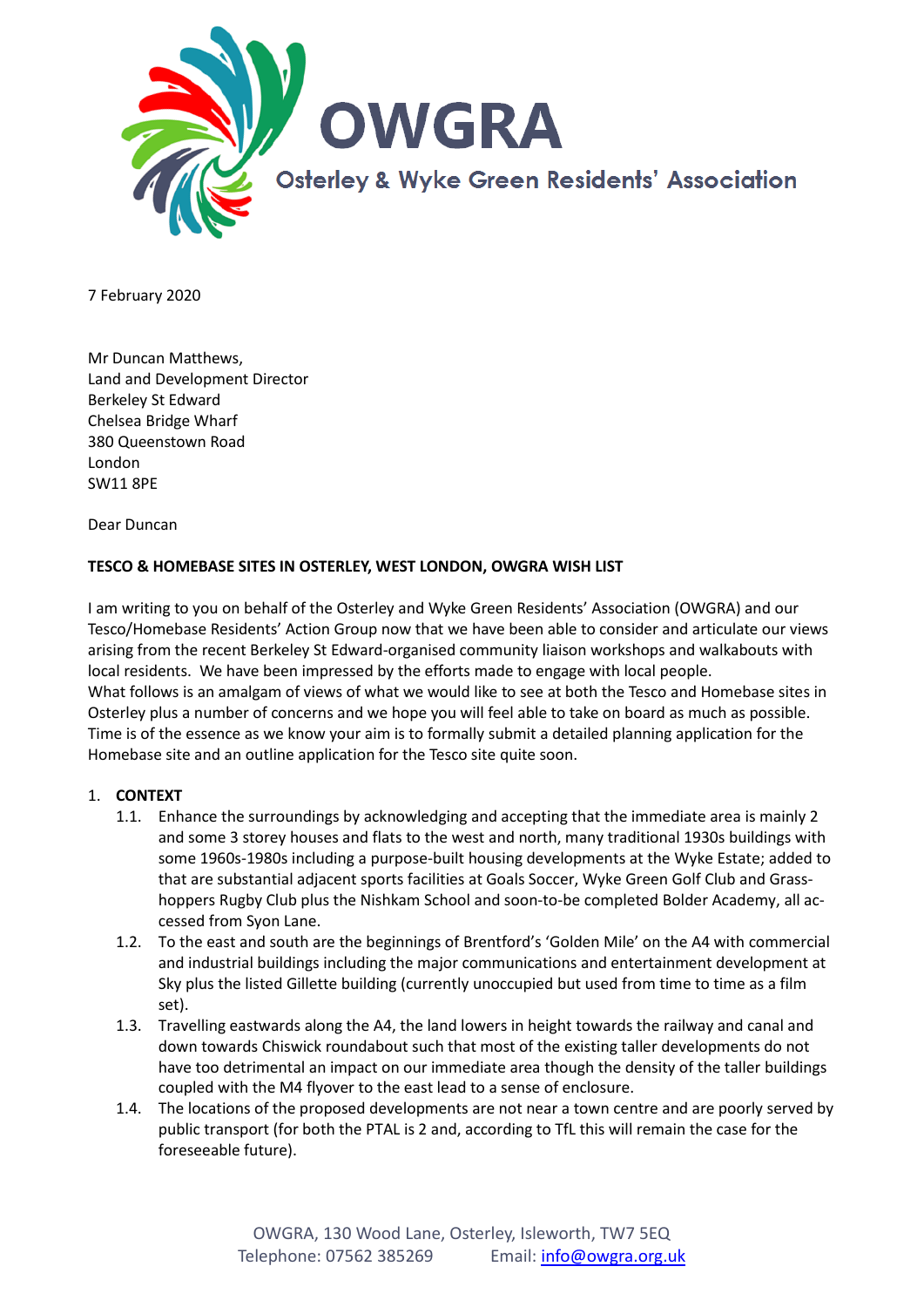# 2. **HEIGHT OF BUILDINGS**

- 2.1. OWGRA believe the proposed housing developments at the Homebase and Tesco sites should reflect the character of the existing 2 and 3 storey housing to the west and north as well as the modest Brentford Trees Estate to the immediate south of the Homebase site.
- 2.2. While there might be some scope for taller buildings well set back from the residential streets towards the Sky complex, there should be a maximum height of 4 or 5 storeys with 2 to 3 storeys facing existing homes. The designs and heights at both sites must be subservient and complement the listed Gillette building. The London Plan suggests that high rise buildings (buildings above 20 m according to the Local Plan) are appropriate near to town centres served well by public transport. Neither condition applies to the developments in question.
- 2.3. Given the height of land at the Gillette site and northwards including the existing residential, educational and sports usage, care should be taken over heights of new buildings so that they do not dominate the area nor produce an unacceptable longer view from areas at a lower height, such as Kew Gardens, the Thames, especially within the Isleworth Conservation Area and Syon Park.
- 2.4. Even though the Sky and GSK buildings to the east are set on lower ground than the high ridge which starts at the Gillette building, they can be seen above the tree-line in Osterley Park, contrary to the provisions of the Osterley Park Conservation Area. OWGRA do not want more tall buildings to dominate the skyline in this way.
- 2.5. We need to avoid the harmful impact of high-rise buildings on quality of life of existing residents, e.g. overshadowing, loss of daylight and sunlight.
- 2.6. High rise buildings have other significant environmental impacts on the surrounding area. For example, environmental winds generated by a high-rise building can cause severe discomfort to pedestrians, unless their effect is identified and mitigated. Wind tunnel tests should be conducted to identify and mitigate the effect of environmental winds.

## 3. **IDENTITY AND BUILT FORM**

- 3.1. There should be a coherent pattern of development which is attractive and distinctive. OWGRA believe that the residential development should apply the spirit of the 'Building Better, Building Beautiful' report just published as well as the 2019 National Design Guide. For instance, the residential development should include identifiable front doors plus private gardens and balconies to provide future residents with a sense of space, security and privacy.
- 3.2. The texture of buildings, their proportions and the spaces between them are all-important as is how people interact and having most of the things you need within walking distance. With only 4.6ha at the Tesco site and 1.8ha at Homebase, the mass and design are crucial. However, in the course of discussions with the community in the past several weeks and visits to other Berkeley Homes developments, OWGRA is optimistic that a good design, attractive to our residents, could come from the Berkeley St Edward group.

## 4. **STYLE & SIZE OF HOMES**

- 4.1. OWGRA want to see plans that fit in harmoniously with the existing homes and street patterns. There is a variety of styles in the existing domestic buildings so we hope the designers and architects will propose something that echoes this or is complementary to it e.g. brickwork and windows at the Homebase site similar to those at the Gillette building opposite and at a similar height so as to complement rather than dominate; reflecting our tree-lined streets with more of the same, our almost private yet public footpaths through them – scope to enhance the 'water garden' between Grant Way and MacFarlane Lane - and similar designs to our (mostly) neat and green front gardens and easily-identified front doors along Syon Lane and in Oaklands Avenue.
- 4.2. There is scope for a variety of building materials, styles of e.g. balconies and rooflines to make local residents enthusiastic, rather than dismayed.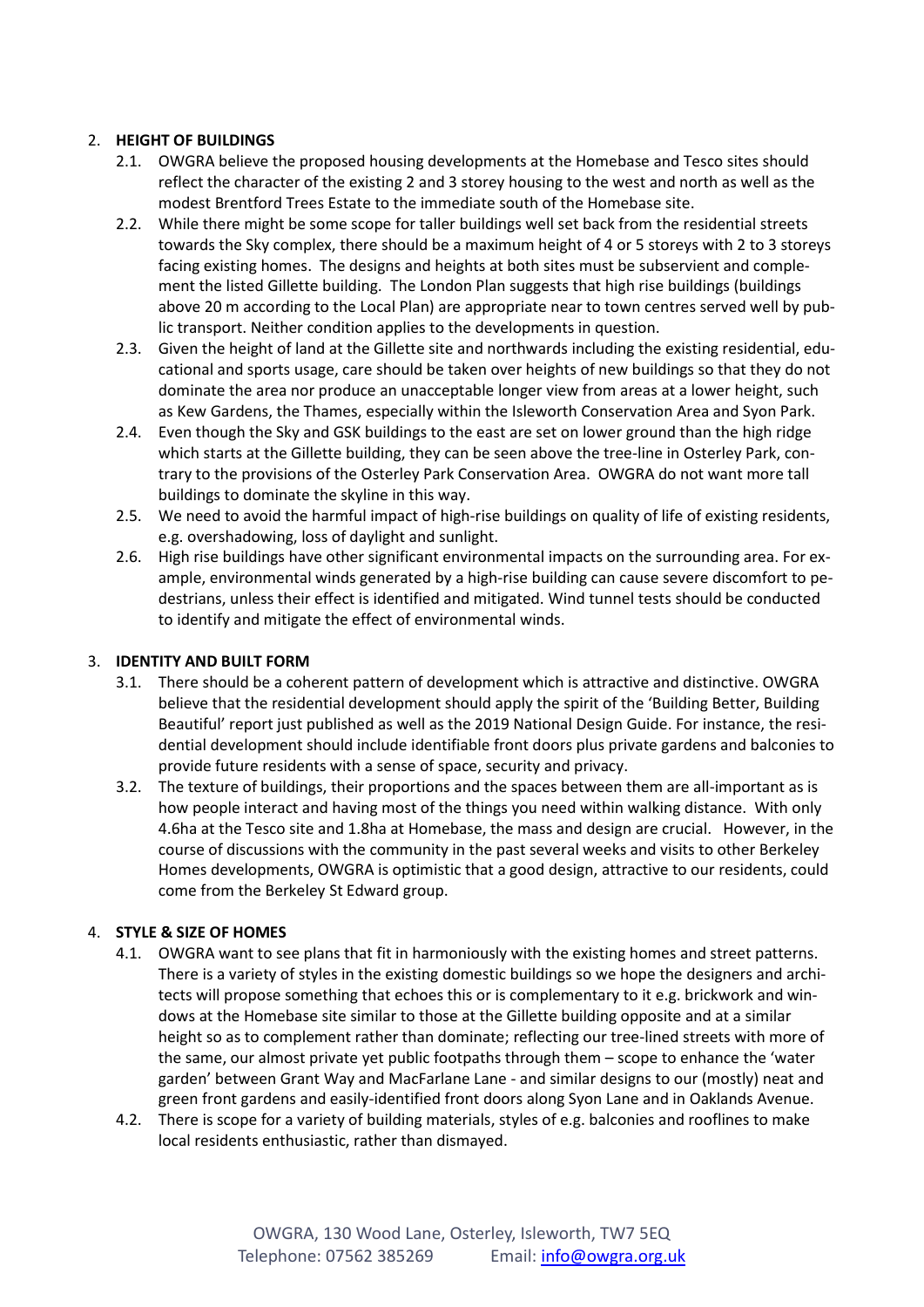- 4.3. Osterley has a long tradition of being a community and our residents' association is thriving. A recent local development by partners of Berkeley Homes along Thornbury Road, at Marbaix Gardens and Campion House is a good example of attractive new family housing, with its publicly accessible open land, play areas, wild grassland, formal gardens and mature trees. The Wyke Estate is a 1980s example of good development too, with an open 'square', greenery, play space and sculpture. Both these areas have generated keen interest in maintaining a good community spirit along with the older parts of Osterley, plus many people are active within the existing local sports and social activities. The properties also sell well!
- 4.4. The predominant need is for family-sized homes (defined in the London Plan as homes with 3 or more bedrooms), rather than studio, 1 or 2-bedroom flats.
- 4.5. The space standards set by the London Plan are widely recognised as inadequate and even the London Mayor asks developers to exceed them.
- 4.6. Avoid 'shrinking homes' minimum requirement for e.g. 2-bed is 50sqm, and the aim should be more like 80sqm.

## 5. **MOVEMENT**

- 5.1. Accessible and easy to move around: there are several 'natural' pathways in our area, e.g. through the shrubbery surrounding the Homebase building between the A4 and Syon Lane towards the station, short-cuts diagonally between footways along Grant Way towards the Tesco carpark that local people have created through wear and tear as there is no footway directly from A to B.
- 5.2. OWGRA want to see more thought in the design of new buildings and their surroundings and how people will want to use them, e.g. access doors to shops and services should be clearly visible and the footways lead directly to them. Paths should be wide enough for family groups, buggies and wheelchairs. Cyclists should feel confident and safe on the road.
- 5.3. The footway alongside Homebase site requires widening to accommodate pedestrians.

### 6. **NATURE**

6.1. Enhanced and optimised: Osterley has much greenery and is suburban in feel as well as density. Until development in the 1920s-30s the south-facing slopes down towards Isleworth and the Thames were full of fruit trees. Some gardens still have them. Opportunities must be taken to enhance and improve that by new planting of shrubs and trees within new private and public garden space. Green walls and roofs should be explored. A communal garden or allotment for growing produce would provide a step towards good community involvement.

#### 7. **PUBLIC SPACES AND USES**

- 7.1. Safe, social and inclusive: small pedestrian areas for play and relaxation (picnics) with greenery and seating can be created within groups of buildings, plus possibly a central area with small community facilities, shops, cafes and a community hall for people to congregate with events organised.
- 7.2. Changes in height both within and outside the development could provide interest and activities, e.g. a 'climbing hill'.
- 7.3. A pub might be considered as another place for local people including those from outside the immediate development, these suggestions come from the recent Berkeley St Edward community liaison workshops.
- 7.4. Public space and use would have to be funded by residents and managed carefully in the longterm, to ensure the community is not overwhelmed by anti-social behaviour and 'low-level' crime, currently a problem being tackled by our Safer Neighbourhood Police Team. At present, local people use the few pubs in the area plus bars attached to the many existing sports facilities where relaxation and safety are more likely to be guaranteed.

#### 8. **AMENITY SPACE**

8.1. Balcony space, useful as it can be, should not be classed as outdoor space.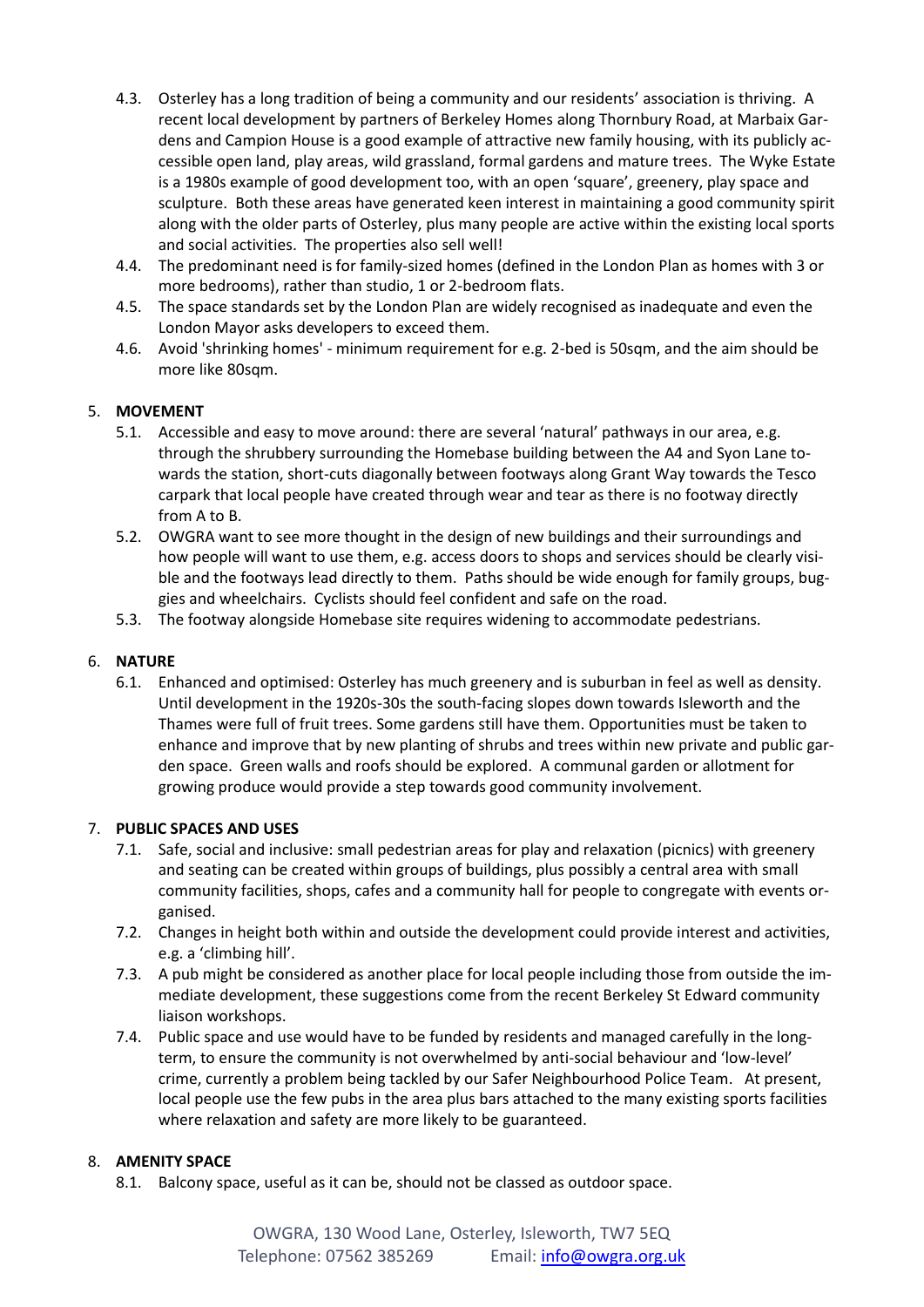- 8.2. Traffic noise and other pollution close to the Homebase site make it unsuitable for roadside balconies.
- 8.3. Amenity space should also keep a public aspect. If each home has its "amenity space" without public provision then this diminishes a sense of community where people meet.

## 9. **FUNCTIONALITY AND SUSTAINABIITY OF BUILDINGS**

- 9.1. Functional, healthy and sustainable: space between buildings is all-important to ensure adequate natural daylight and sunlight; larger windows bring in light but also have the potential for lack of privacy so need to be carefully designed; there should be buffer zones between public pathways and building entrances.
- 9.2. OWGRA represents local residents, and is therefore entitled (and in fact encouraged by the new Planning document) to ask the Developer for details of his sustainability strategy, including its implementation. This is crucial for this site, given its size, complexity and its impact on the surrounding buildings and residents. The Developer's strategy is expected to be comprehensive and tailor-made to this site. It should be feasible, realistic and verifiable, rather than aspirational.
- 9.3. In the interests of controlling climate change, it is essential to move away from steel and concrete in construction, therefore limiting height.
- 9.4. We have substantial concerns about the building materials to be used bearing in mind the Council's declaration of a climate emergency (along with most London Councils and the GLA). There has been much discussion in recent times of the destructive impact of concrete and the possibility of alternative materials. We would like to know the developer's views of this and allied environmental issues.
- 9.5. We need information about insulation standards and the use of solar panels and other sources of renewable energy.

## 10. **RESOURCES & INFRASTRUCTURE**

- 10.1. Efficient and resilient: we would like to see recent improvements in energy efficiency utilised in construction techniques as well as day-to-day usage by future residents.
- 10.2. Both Brentford and Osterley experience a low level of publicly-run facilities including health care, libraries, swimming pools and parks; we need developments which will include these facilities in some form or other.
- 10.3. All elements of the local infrastructure (e.g. roads, public transport & utilities) must be capable of supporting such a substantial development. These are already currently at the limit of their capacities. It is crucial to have a mechanism in place to ensure that adequate and realistic provisions are made and thoroughly enforced.

#### 11. **LIFESPAN**

- 11.1. Made to last: we know prefabricated buildings have a much longer lifespan nowadays and have seen good examples on trips to other Berkeley Homes developments.
- 11.2. Inbuilt designs to allow for extensions or expansion for e.g. multi-generational living would be on our wish-list too.
- 11.3. The standard commitment to 25 years durability will no longer do in an age of the extreme environmental problems we face. Buildings must be built to last for more than one generation. Much of the surrounding housing has been in place for far longer than 25 years. It is reasonable to expect that the durability of the proposed buildings will at least match this. Environmental calculation should take this into account in considering not only the environmental running costs of the developments but also the environmental costs of their construction.

## 12. **TRAFFIC AND TRANSPORT**

12.1. TfL have indicated that the traffic is currently at peak level and we hope they have proposals to improve the congested Gillette Corner junction to cope, especially with additional flows created by new developments.